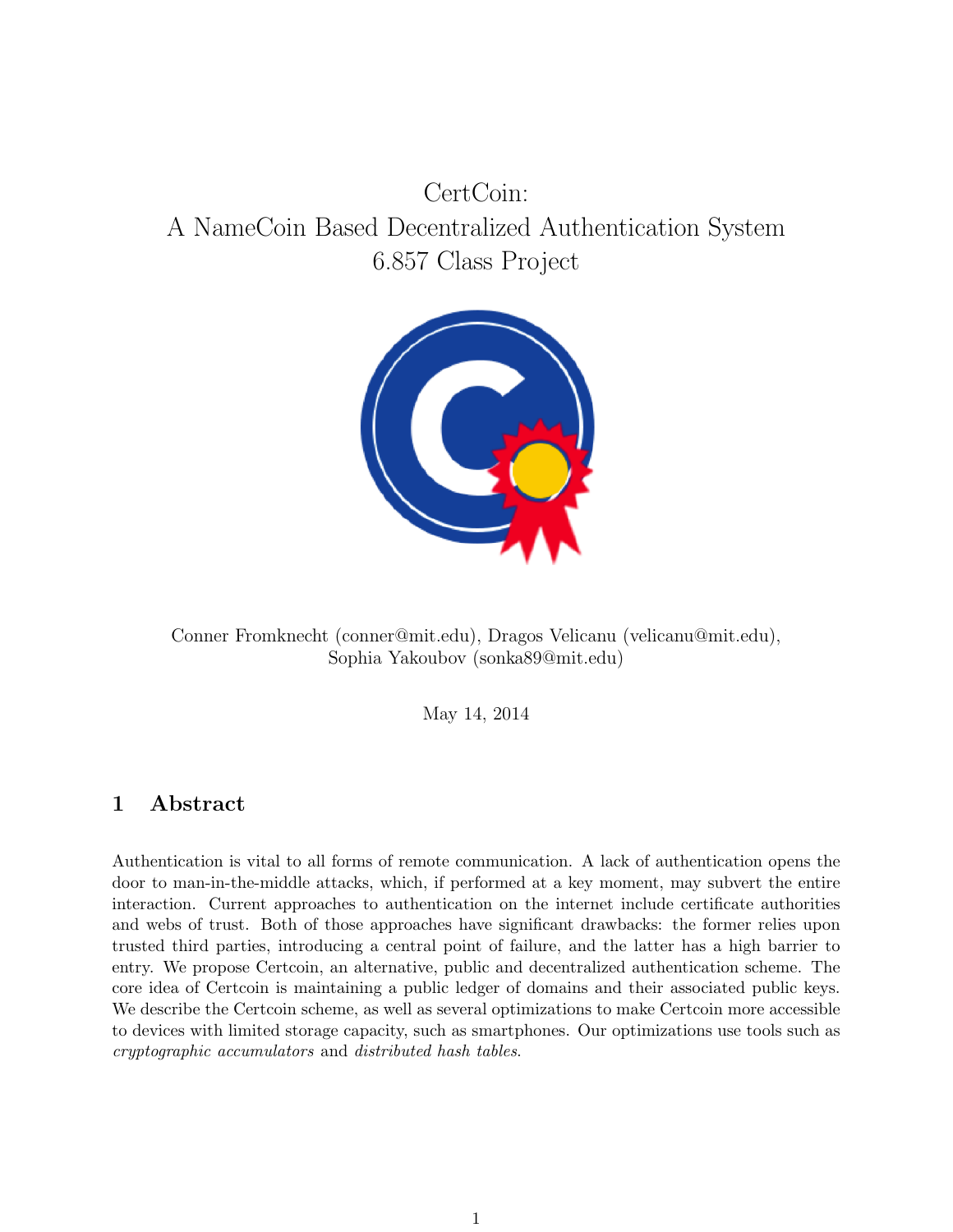# 2 Existing Approaches to Authentication

Prior to the advent of public-key cryptography in 1976, most secure message transfer was accomplished by means of symmetric encryption protocols that relied on both parties having previously shared some secret key  $K$ . Since it is highly unlikely that an adversary would be able to guess the secret key, authentication in these schemes is trivial. Any individual encrypting messages with K is considered to be an authenticated user. However, exchanging keys before communication is impractical for dynamic environments such as the Internet, where large numbers of entities must have the ability to join and leave the network at will, and to securely communicate with any other entity on the network. Having each pair of entities establish their own shared key quickly becomes infeasible as the number of entities increases [11].

Public key cryptography addresses this scalability issue; however, it makes authentication much less trivial. In traditional public key systems, users retrieve the public key of the intended recipient of their message, encrypt under that key, and sign the message with their own signing key. The recipient is then the only one able to decrypt the message, since he is the only holder the secret decryption key. This setup eliminates the need for a *priori* key agreement, but introduces the problem of needing to authenticate the sender, since all entities are now equally capable of producing the encryption. He is able to verify the public key of the sender based on the digital signature, but a public key alone cannot be used to determine the sender's identity [21].

The notion of a Public Key Infrastructure (PKI) was born from this necessity to verify the identity of a message sender. A PKI typically issues certificates attesting to the public key of each entity. In addition, a PKI has the ability to revoke certificates in the event that a public key becomes compromised, whether it be by loss of the secret key or implication of the associated individual as malicious. Currently, the two most commonly employed approaches fall into two categories: centralized, trusted third-party Certificate Authorities (CA), and decentralized networks of peerto-peer certification, often referred to as Webs of Trust (as coined by Phil Zimmerman, the creator of PGP).

#### 2.1 Certificate Authorities

Typically the more common choice in practice, a Certificate Authority (CA) acts a trusted third party that is responsible for delivering and managing digital certificates for a network of users. In order to do so, the CA must have some sort of registration process whereby a user's identity is verified, they are assigned a Distinguished Name (DN, e.g. Google or Facebook), and their public keys are recorded along with their DN. These records contain an expiration date, as well as an indication of the key's purpose, whether it be for encrypting data or verifying a signature. The CA then serves two purposes: it facilitates verification that a user holds a certain public key, and it facilitates the look-up of public keys corresponding to users. Verification is done by means of a *certificate* issued to each user; that certificate is a statement of the form "user  $x$  holds public key  $PK$ ", signed by the CA. Look-up is done by allowing any user to request the public keys of any other individual. The requestor can then verify that the individual holds the corresponding secret key by executing a zero-knowledge proof of knowledge with that individual. The CA ultimately acts as an agent of trust for the network, since anyone trusting in the CA should also trust the certificates it provides [16].

Many entities may wish to have their secret keys securely backed up in the event that a secret key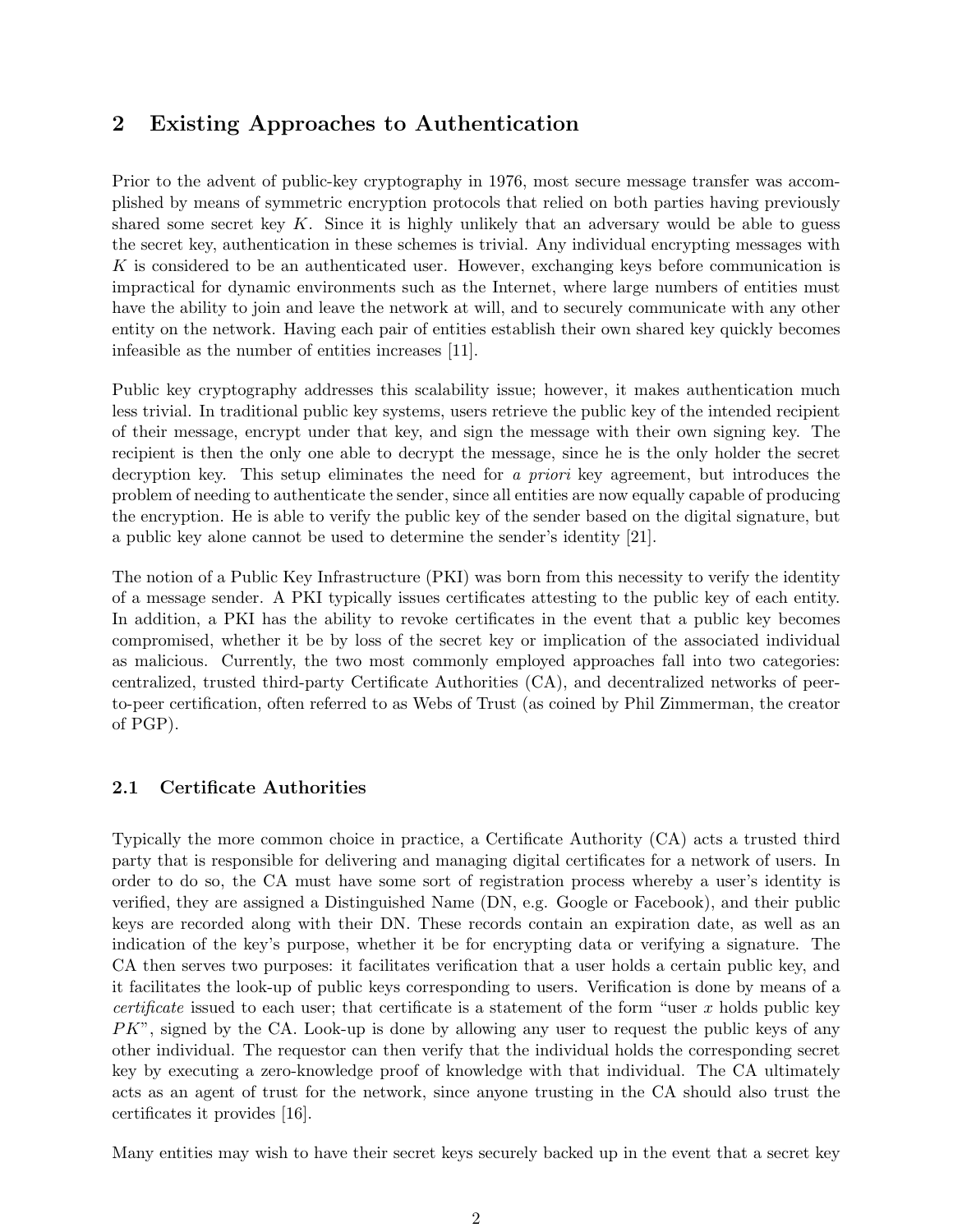is lost; the process by which this is done is referred to as key recovery, and is a feature offered by many of today's CAs. The loss of a decryption key could result in the permanent loss of sensitive or otherwise important data. On the other hand, the loss of a signing key is relatively insignificant. Messages signed in the past can still be verified with the public key (assuming it wasn't revoked), and the user can simply obtain a new key pair to continue signing. Additionally, backing up a signing key with the CA would allow the CA to impersonate the key owner. Thus, it makes most sense for a CA to back up decryption keys, but not signing keys [13]. This makes it necessary for every user to create two key pairs - one for encryption and the other for signatures - instead of using the same key pair for both functionalities.

Recently, there have been numerous incidents showing that too much trust is being placed in CAs. CAs have been hacked (e.g. the DigiNotar incident), and have even issued subordinate root certificates to customers (e.g. the TrustWave incident), allowing the customer to themselves issue certificates.

One approach to preventing such incidents is introducing transparency into the workings of the CAs. The Google Certificate Transparency project [3] attempts to do exactly this. They propose maintaining public, append-only logs on a number (e.g.  $\leq 1000$ ) of independent servers world-wide. Each such log server might be run by a separate CA, for instance. These logs would then monitored for suspicious certificates by other, publicly-run servers, and audited for consistent behavior by lightweight auditor software which can be run by anyone. This would ensure that the owner of a domain would be able to see all certificates issued for his domain, and thus would be able to spot any erroneous certificates.

#### 2.2 Web of Trust

The second major PKI used in practice is the PGP Web of Trust (WoT). In this system, authentication is entirely decentralized; users are able designate others as trustworthy by signing their public keys. By doing so, a user accumulates a certificate containing his public key and digital signatures from entities that have deemed him trustworthy. The certificate is then trusted by a party if they are able to verify that the certificate contains the signature of someone he or she trusts [21].

This system benefits from its distributed nature because it removes any central point of failure. However, it makes it difficult for new or remote users to join the network, since they must typically meet with someone in person to have their identity verified and public key signed for the first time. Also, unlike a CA, the WoT also has no way to deal with key recovery. A user is limited to choosing another user to be their "designated revoker", tasked with revoking their certificate when the private key is lost or compromised. Despite these set backs, the Web of Trust has successfully been in operation for almost a quarter century without significant modification.

#### 2.3 Certcoin: the Best of Both Worlds

We introduce Certcoin, a system that incorporates the best aspects of transparent Certificate Authorities and of the Web of Trust. Like Google's Certificate Transparency project, Certcoin is completely public and auditable. Like the WoT, Certcoin is decentralized, and does not have a single point of failure. We provide the details of the Certcoin protocol in Section 3.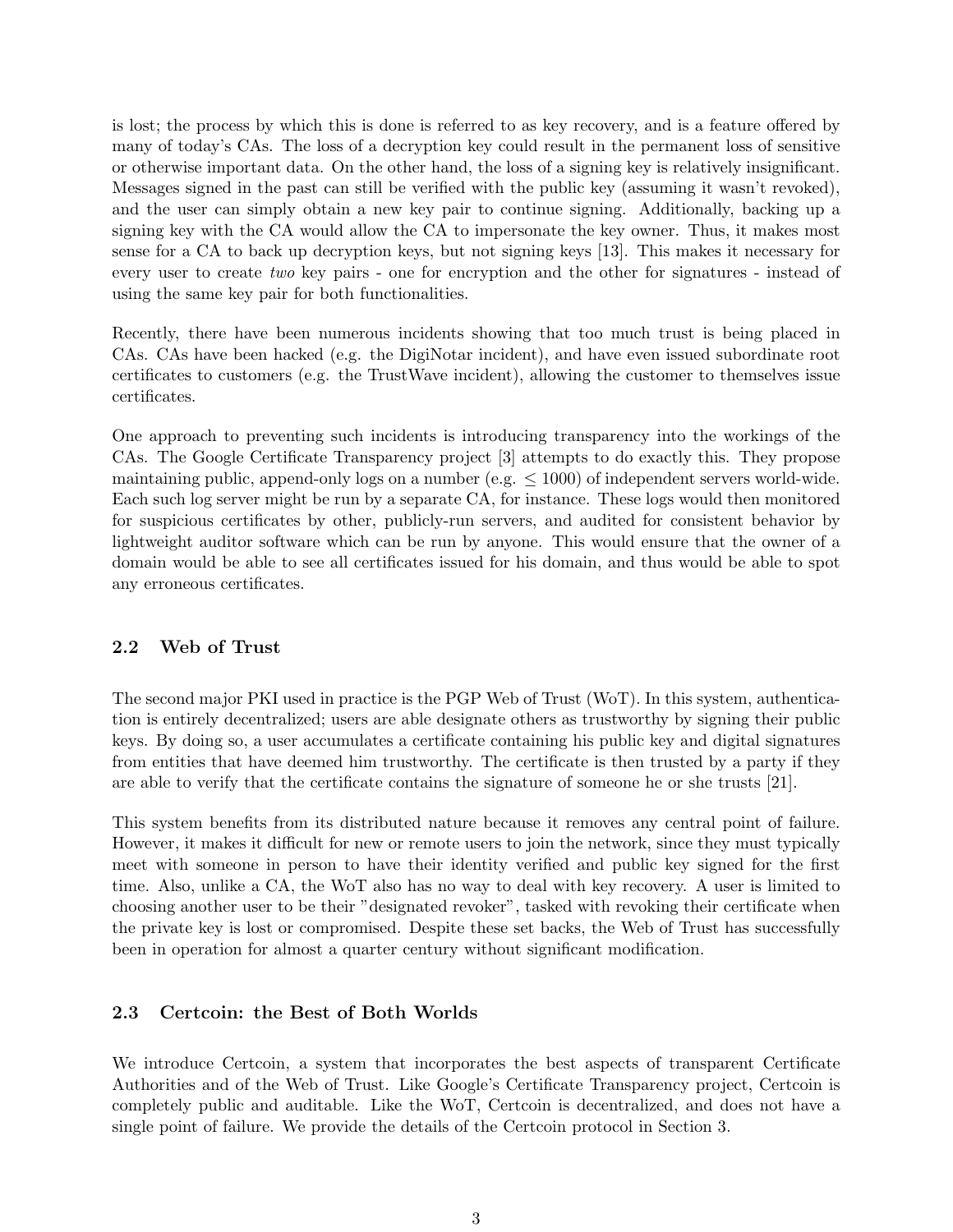# 3 The Fundamental Certcoin Protocol

We propose a new, decentralized alternative public key infrastructure, based on Bitcoin. The ability to publish a public key corresponding to a given identity or domain in a reliable, permanent way would provide a trivial way to authenticate. Bitcoin and other cryptocurrencies implement exactly such a bulletin board.

We propose to build Certcoin on top of Namecoin [2] by branching the project and taking advantage of the merged mining protocol to ensure that Certcoin transactions are constructed properly in its blockchain. Namecoin is a cryptocurrency designed to act as a decentralized DNS for .bit addresses. It has three types of transactions, which support the registration and update of domains: name new, name firstupdate and name update. name new generally costs 0.01 units of Namecoin, while the others are free.

Throughout this paper, we treat the Namecoin blockchain as a public "bulletin boards", to which information can be posted in a permanent way. Certcoin transactions are posted to that bulletin board. A transaction fee is paid for every such post, much like in Bitcoin, as an incentive for block miners to include Certcoin information.

### 3.1 Registering a Domain with Certcoin

When a domain is initially registered in Namecoin, the transaction contains signed information about two public keys that will be associated with the site bought. The first public key belongs to the "online" key pair, while the second belongs to the "offline" key pair.

The "online" secret key is used to authenticate messages to and from the server hosting the website. This secret key is also the primary key used to authenticate the website in Certcoin; a proof on knowledge of that key will be required as part of authentication.

The "offline" secret key is stored in a secure place offline that won't be vulnerable to the same security threats that the online key might face as a result of being stored on a device connected to the internet. This offline key is to be used primarily to sign or revoke new keys in case of a security break or key compromise. This will be explained in further detail in Section 4.2.

When a new key is to created for the domain, it will be signed with the old key of the same type. This way, at any point, both valid keys registered to the domain can be traced back through a series of signed statements to the initial two key pairs registered to the domain.

## 3.2 Updating a Public Key Corresponding to a Domain

Changing the public key  $pk_{old}$  to a new public key  $pk_{new}$  (of the same online / offline type) corresponding to domain d is done by posting

$$
(d, \sigma((d, pk_{new}), sk_{old}))
$$

to our bulletin board, where  $\sigma$  is a secure digital signature algorithm. We leverage digital signatures here to ensure that a new public key can only be posted by the holder of the secret key corresponding to the old public key. This update transaction will only be processed if the signature verifies with  $pk_{old}$ .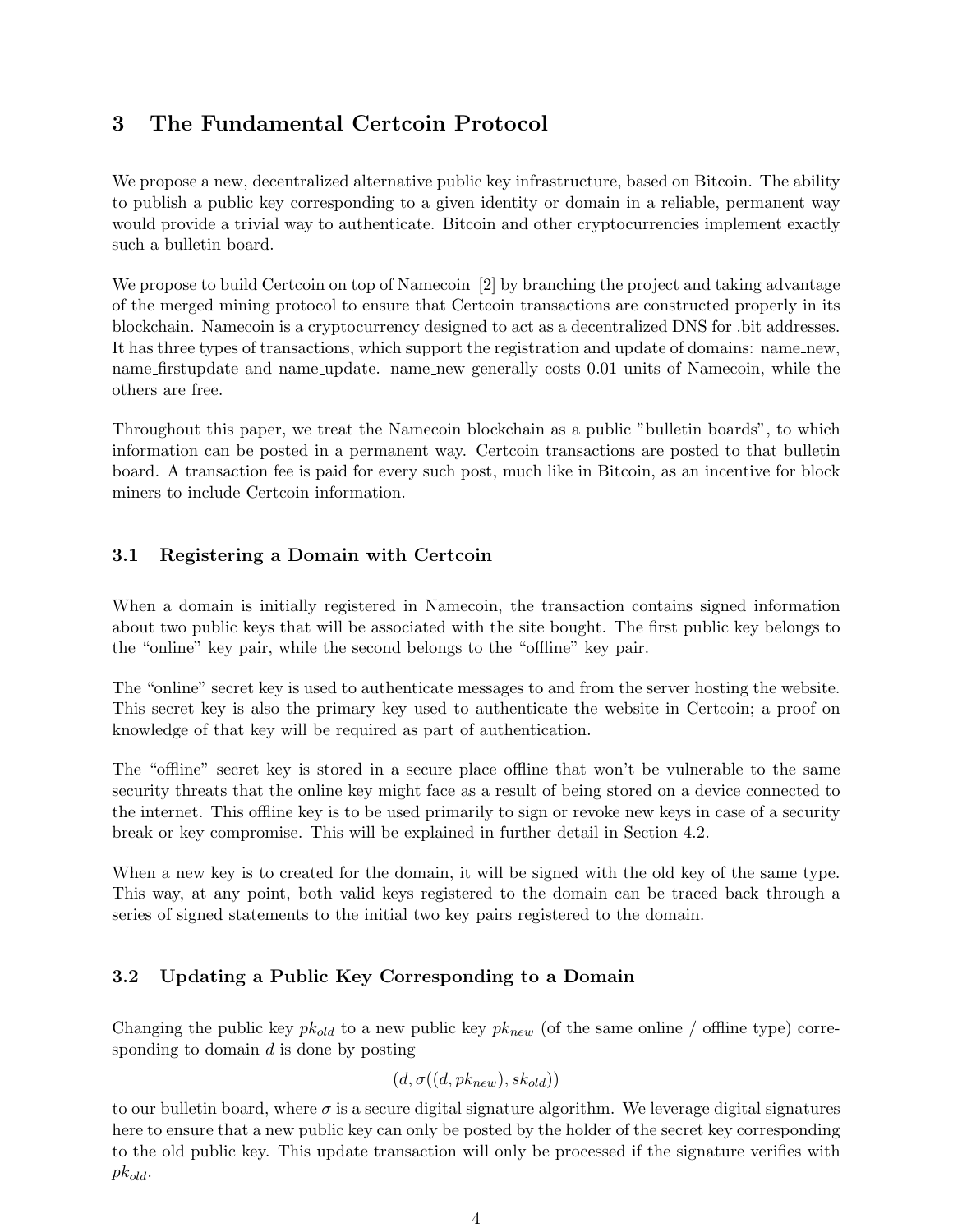### 3.3 Verifying / Looking Up a Public Key

Verifying that a public key  $pk$  (of either the offline or online type) corresponds to a domain d involves traversing the block chain, and checking that:

- $\bullet$  the domain d has been registered exactly once,
- all signatures in subsequent updates to the public key corresponding to  $d$  verify with  $d$ 's previous public key,
- the last update resulted in  $pk$  being the public key corresponding to  $d$ , and
- the user claiming to be the owner of domain d knows the secret key sk corresponding to  $pk$ , using a zero-knowledge proof of knowledge.

Looking up a public key  $pk$  (of either the offline or online type) corresponding to a domain d involves traversing the block chain and doing the following:

- Check that the domain d has been registered exactly once.
- Check that all signatures in subsequent updates to the public key corresponding to d verify with d's previous public key.
- Find the last update to the public key corresponding to  $d$ , and store the public key pk that update resulted in.
- Check that the user claiming to be the owner of domain  $d$  knows the secret key  $sk$  corresponding to  $pk$ , using a zero-knowledge proof of knowledge. If the zero-knowledge proof of knowledge is valid, then return pk. Else, return  $\perp$ .

## 4 Key Recovery and Revocation

A fully functional certificate system must provide some functionality for revoking and recovering keys. A certain secret key may be compromised or stolen, or simply expire, in which case the owner of the key would need to revoke the old key and instate a new key. Similarly, a password could be forgotten and certain methods of recovery would be necessary. In a traditional certificate authority system, one could simply call customer support to achieve either of these objectives; however, in our decentralized system, a mechanism for revocation and recovery must be built into the machinery from the start.

#### 4.1 Key Recovery

When a user creates a secret / public key pair for a domain, Certcoin requires them to set up a recovery system where the secret key is secret shared (e.g. using the Shamir secret sharing paradigm [22]) among at least three trusted "friends", with a threshold of at least two for reconstruction. Furthermore, for improved security, each trusted friend should not know the identities of the others. A user who really does not want to trust anyone but themselves can still achieve these security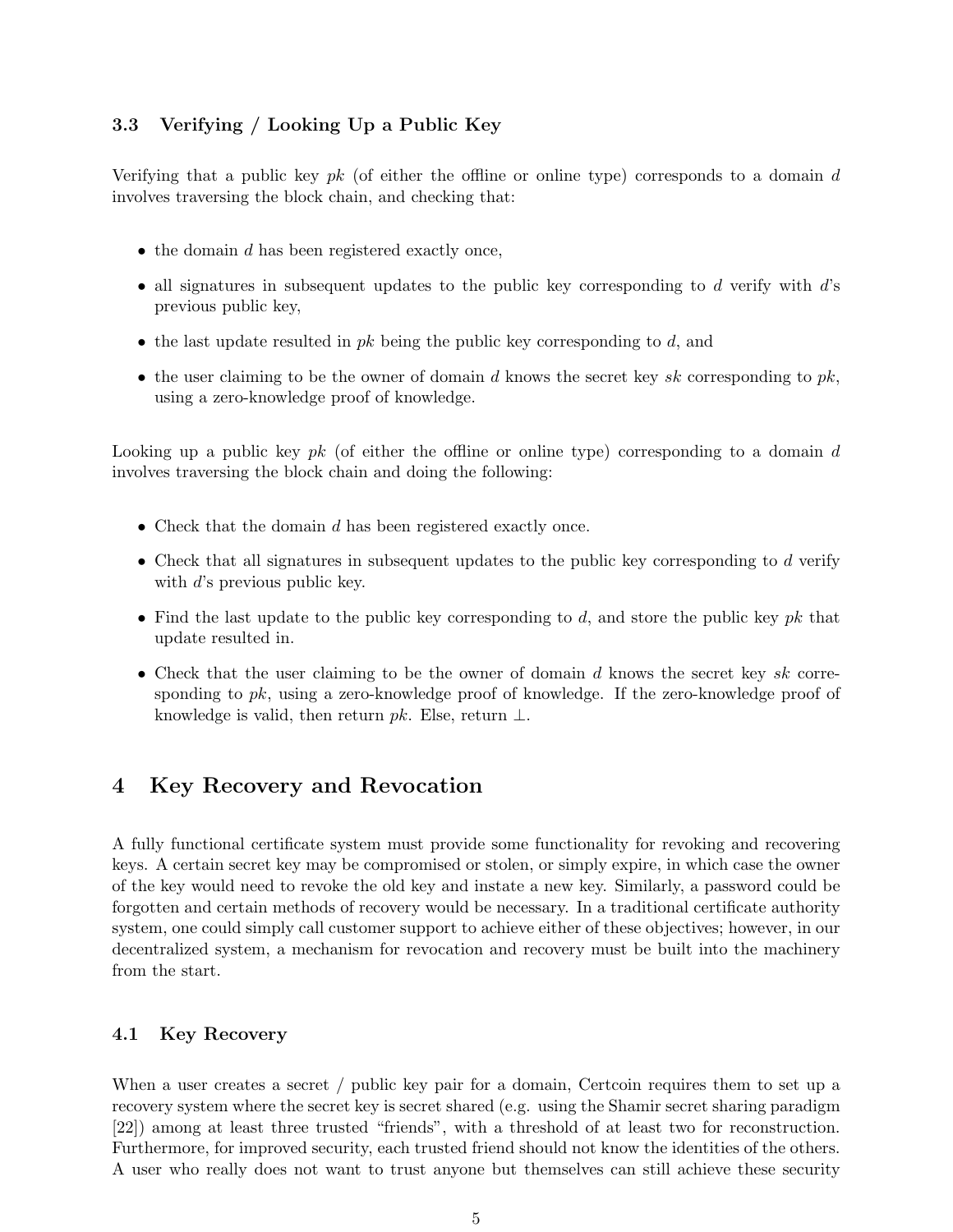goals by naming their "friends" to be several Certcoin accounts they themselves created. A similar technique is used by the Bitcoin wallet management platform Armory [12], where the key to the wallet is secret shared to enable recovery.

#### 4.2 Key Revocation

In traditional public key infrastructures, certificates either expire at a certain age or are revoked either by being added to a Certificate Revocation List (CRL) [10] or by means of the Online Certificate Status Protocol (OCSP) [14].

Certcoin can establish a lifetime value; each public key will have an associated timestamp, and if a public key was created more than a lifetime ago, it should rejected based on age alone. The public key can also be manually revoked with a reason code, much like in a traditional PKI. Reason codes can be one of "Unspecified" , "Key Compromise" , "CA Compromise" , "Affiliation Changed" , "Superseded" , or "Cessation of Operation".

At all times, each domain has two associated secret keys - one online, and one offline. Different states of compromise can be responded to in separate ways. We make distinctions between the adversary gaining access to a key, and the adversary stealing a key (i.e., taking access to the key away from the domain owner).

- If the adversary obtains access to only one secret key: the real domain owner still has access to both of his secret keys, and can use both keys to sign statetments revoking the sole compropised key and any other keys it may have tried to sign. Next, the domain owner will update the compromised key using the current two key pairs. Lastly, both the old secret keys will be used to sign a statement invalidating all future operations of the compromised key. This way, the real domain owner is again the sole owner of two uncompromised keys, and the adversary only has access to an invalidated key. All these statements are posted as transactions in the blockchain, and are publicly verifiable. Due to the fact that many statements can appear in one block, all new keys signed by a key which is being revoked in the same block (and not signed by its sister key) are automatically invalid regardless of their timestamp within the block. This is done so that the adversary can't sneak in a new key that it controls right as the old one is being revoked.
- If the adversary steals the online secret key: The domain owner loses all access to the online secret key, and the adversary manages to prevent the domain owner from recovering the key through the key recovery system. All is not lost, because the offline secret key always has veto power over any signatures produced by the online secret key. The domain owner can use the offline secret key to sign a statement invalidating all keys signed by the compromised online key, and revoking the compromised key itself. Next, the domain owner can use the offline secret key to create a new online secret key. He then returns the offline secret key to secure offline storage.
- If the adversary obtains access to both the online and offline keys: The domain owner still has access to both keys, he can use both to sign a statement invalidating all present and future statements signed by these keys, since there is now no way to distinguish the adversary from the real domain owner.
- If the adversary steals both secret keys: The domain owner no longer has access to his keys, and there is no way to address such a situation within the Certcoin protocol.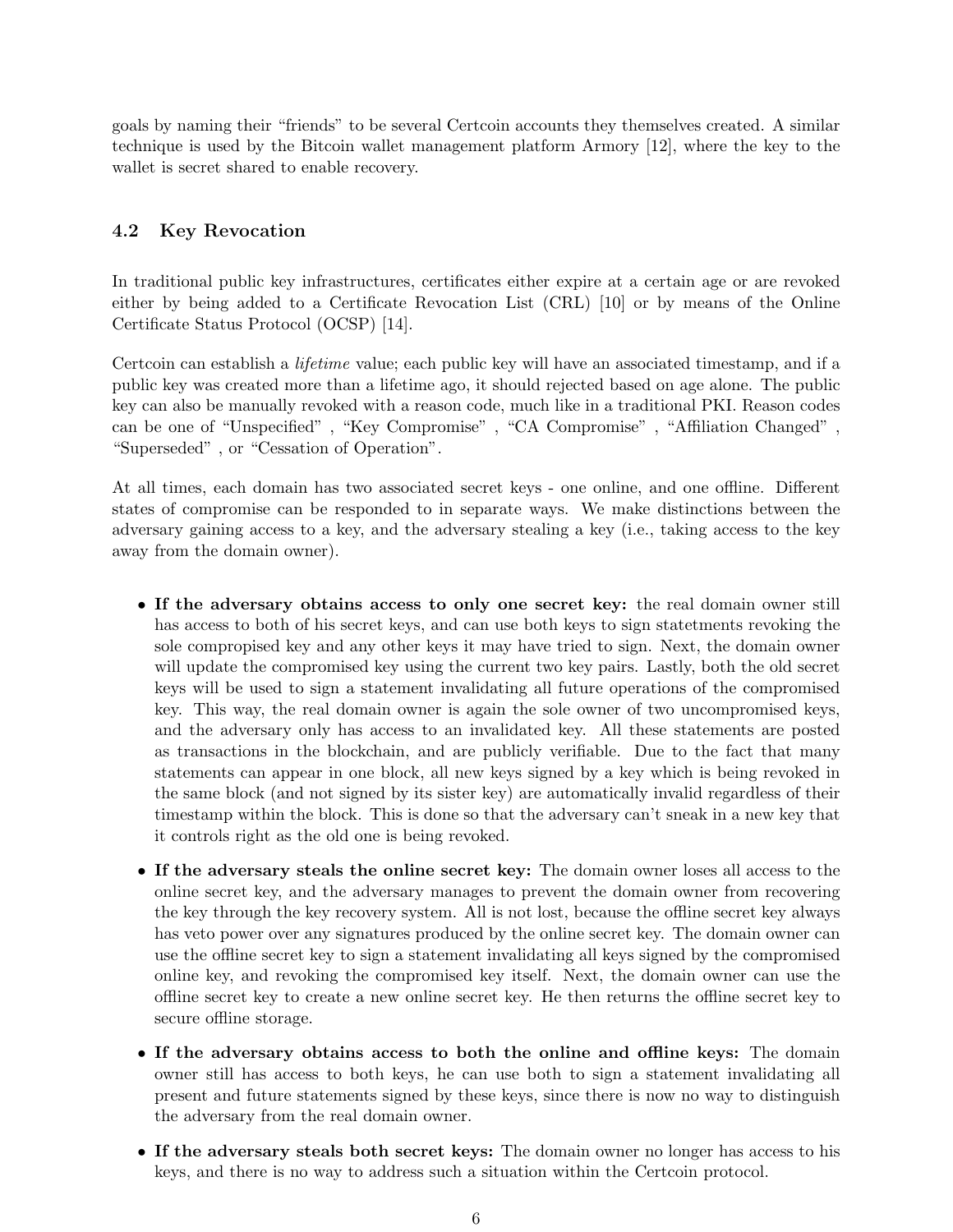Note that in order to address secret key compromises in the manners described above, compromises must be detected first.

## 5 Cutting Down on Storage: Accumulators for Key Verification

One major challenge in deploying Certcoin would be the necessity for every Certcoin user to store the entire blockchain. The Bitcoin blockchain is currently at 16GB, and it appears to be growing at a rate of approximately 1GB a month [1]. A naive implementation of Certcoin would require any device or entity performing verification to have a large storage capacity. However, that is not always possible; for instance, a browser on a smartphone might not have that much storage available to it.

We can do slightly better by only maintaining the current state of the registered domains and keys (i.e., a map from domain to current key). This still requires storage space that is linear in the number of registered domains, but it only requires constant time per check, unlike a traversal of the entire blockchain. We would also need to store the last few blocks of the block chain, so as to be able to verify further blocks using the Bitcoin protocol [20]. The rest of the blocks would be thrown away, after any public key updates they contain are verified, and after their contents are used to update the stored state. However, storage space linear in the number of registered domains is still wildly impractical - a browser on a smart phone would not be able to support this.

We propose the use of *accumulators* [15] to lower the Certcoin storage requirements. An accumulator is a digital object used for testing membership in a set. The accumulator would store tuples of the form  $(d, pk)$  or of the form  $(d, pk, exp)$ , where d is a domain, pk is a public key, and exp is an optional expiration date. The accumulator could then be used to determine whether  $pk$  is registered to d; knowledge of the corresponding secret key sk would still need to be proven via a zero-knowledge proof. In this section, we describe cryptographic accumulators and how they could be used in Certcoin.

#### 5.1 Cryptographic Accumulator Definitions

The use of cryptographic accumulators as a decentralized alternative to digital signatures was first described in 1994 by Benaloh and de Mare [5]. An accumulator is a constant-sized representation of a set of elements. Upon the addition of an element into the accumulator, a witness is generated that can then be used to prove that the element in question has been added. More formally, an accumulator scheme consists of four polynomial-time algorithms:

- Gen( $1^k$ )  $\rightarrow$  a generates the initial value of the empty accumulator, as well as any additional parameters, given the security parameter  $k$ .
- Add $(a, y) \rightarrow (a', w)$  takes in the current state of the accumulator a and the value to be added y, and returns the new state of the accumulator  $a'$  as well as the corresponding witness w.
- WitAdd $(w, y) \rightarrow w'$  takes in the current state of a witness w and the new value y being added to the accumulator, and returns an updated witness  $w'$ .
- Ver(a, y, w)  $\rightarrow$  {0, 1} takes in the current state of the accumulator a, the value y whose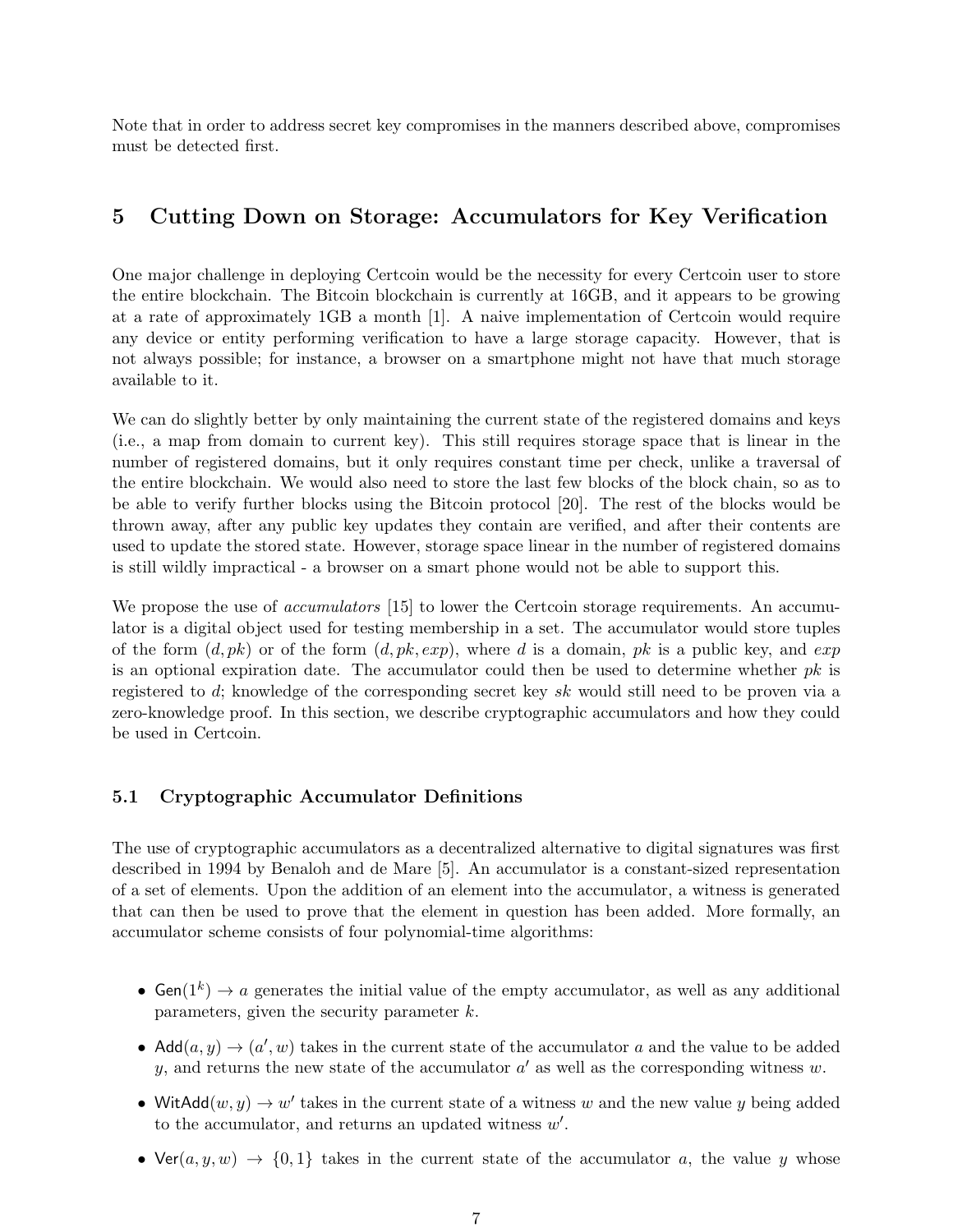membership in a is being checked, and the witness w that y is in a, and returns 1 if y appears to be in a, and 0 otherwise.

An accumulator is secure if it has the following properties:

• Correctness: An up-to-date witness corresponding to value y can always be used on an up-to-date accumulator to verify the membership of y.

More formally, for all valid values y and additional sets of valid values  $[y_1, \ldots, y_{l_1}], [y_1, \ldots, y_{l_2}],$ 

$$
\Pr[a \leftarrow Gen(1^k);
$$

$$
(a, w_{new}) \leftarrow Add(a, y_i) \text{ for } i \in [1, ..., l_1];
$$

$$
(a, w) \leftarrow Add(a, y);
$$

$$
((a, w_{new}), w) \leftarrow (Add(a, y_i), WitAdd(w, y_i)) \text{ for } i \in [1, ..., l]:
$$

$$
\text{Ver}(a, y, w) = 1] = 1
$$

• Soundness: It is hard to fabricate a witness  $w$  for a value  $y$  that has not been added to the accumulator in such a way that the verification of y's membership succeeds.

More formally, for any probabilistic polynomial-time adversary A with black-box access to Add and WitAdd oracles on a,

$$
Pr[(y, w) \leftarrow \mathbb{A}^{\text{Add,WitAdd}}(k, a);
$$
  
y has not been added to a :  

$$
Ver(a, y, w) = 1] = negl
$$
 (2)

Where  $y$  is an element  $\mathbb A$  has not called Add on,  $a$  is the state of the accumulator after the adversary made all of his calls to Add, and negl is a negligible function in the security parameter.

Some additional properties might be desired from accumulators.

- Compactness: A desirable property of accumulators is that they remain small, no matter how many items are added to them. An accumulator is *compact* if its size is constant (i.e., independent of the number of elements it contains). Some accumulators grow logarithmically with the number of elements they contain.
- Dynamism: In 2002, Jan Camenisch and Anna Lysyanskaya [9] introduced the notion of dynamic accumulators, which support deletion of elements from the accumulator by means of a deletion algorithm Del, and a witness update algorithm WitDel.
- Universality: In 2007, Jiangtao Li, Ninghui Li and Rui Xue [18] introduced the notion of universal accumulators, which are accumulators supporting non-membership proofs in addition to membership proofs.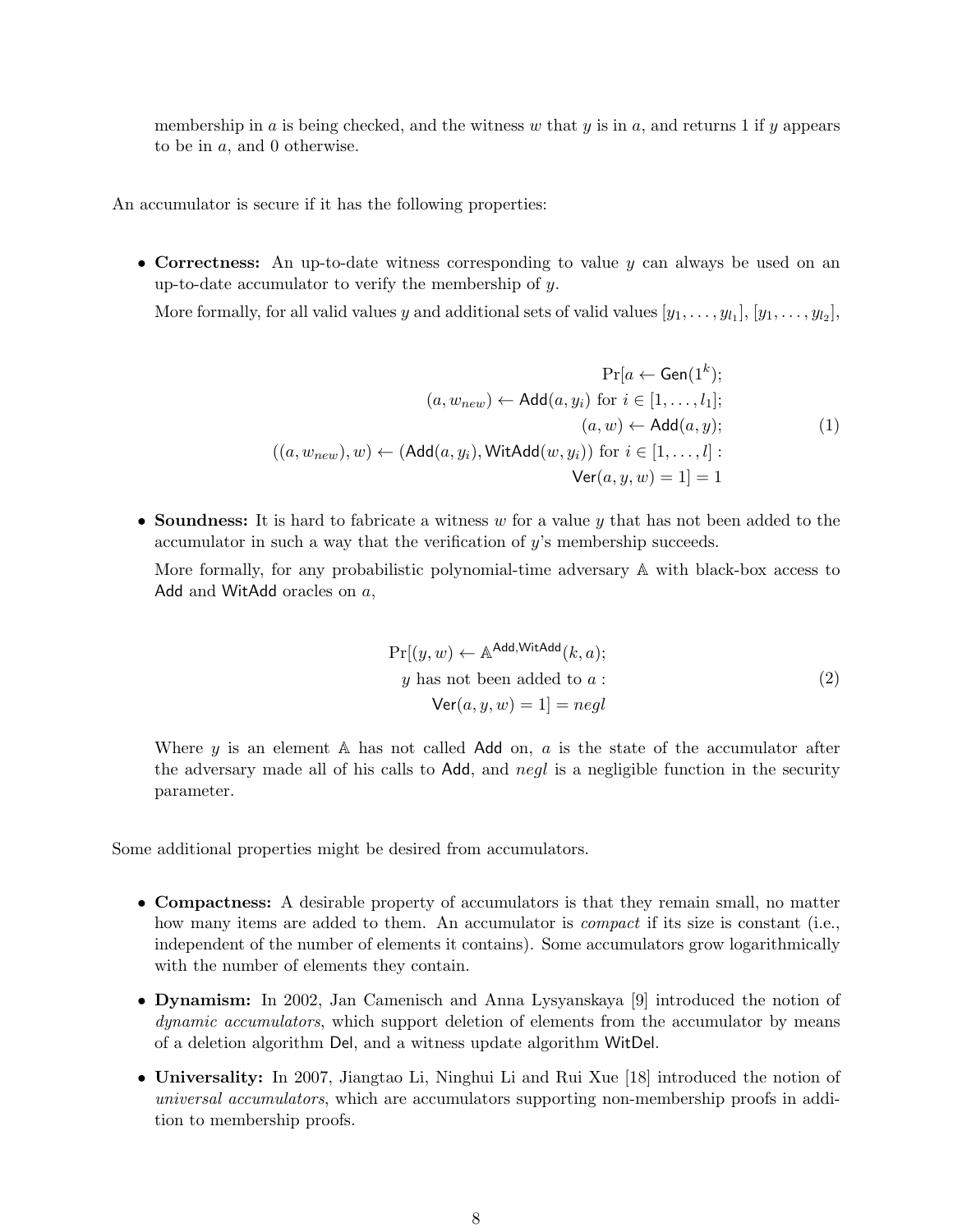• Strength: In 2008, Philippe Camacho, Alejandro Hevia, Marcos Kiwi and Roberto Opazo [7] introduced the notion of strong accumulators, which are accumulators that do not assume that the accumulator manager is trusted. Strong accumulators cannot use trapdoor information in the creation or maintenance of the accumulator, as done in the RSA accumulator described in Section 5.2.1. The Merkle Hash Tree accumulator described in Section 5.2.2 is an example of a strong accumulator.

#### 5.2 Cryptographic Accumulator Constructions

There are several known accumulator constructions, including the RSA construction, the Bilinear Map construction, and the Merkle Hash Tree construction. Since the properties of the Bilinear Map construction are similar to those of the RSA construction, we do not provide details about it in this paper. In addition to these accumulators, we also consider the Bloom Filter, which, while technically not a cryptographic accumulator since it does not leverage witnesses, can also be used for efficient membership testing. The table in Figure 1 summarizes some properties of all of these constructions.

| Accumulator      | $\rm Accuracy$ | Witness      | Witness      | Dynamic?               | Universal?       | Strong?                |
|------------------|----------------|--------------|--------------|------------------------|------------------|------------------------|
|                  | Size           | Size         | $-Free?$     |                        |                  |                        |
| RSA <sub>5</sub> | O(1)           | O(1)         | no           | ves                    | $ves$ [18]       | $\mathbf{n}$           |
| Bilinear Map [8] | O(1)           | O(1)         | no           | $\mathbf{n}\mathbf{o}$ | no               | $\mathbf{n}\mathbf{o}$ |
| Merkle [7]       | $O(\log(n))$   | $O(\log(n))$ | $\mathbf{n}$ | ves                    | yes <sup>.</sup> | yes                    |
| Bloom Filter [6] | O(n)           | N/A          | ves          | $\mathbf{n}\mathbf{o}$ | N/A              | yes                    |

Figure 1: Various Accumulators and their Properties

#### 5.2.1 The RSA Accumulator

Benaloh and de Mare [5] proposed constructing accumulators from quasi-commutative hash functions, which are hash functions  $h: X \times Y \to X$  such that, for all  $x \in X$  and  $y_1, y_2 \in Y$ , it holds that

$$
h(h(x, y_1), y_2) = h(h(x, y_2), y_1).
$$

Since order does not matter in the application of this hash function, we let  $h(x, \{y_1, y_2, \ldots, y_n\})$ denote  $h(h(\ldots h(h(x, y_1), y_2), \ldots), y_n).$ 

An accumulator can be built by starting with a fixed x, and applying h repeatedly as values  $y_i$  are added to the set. If h is one-way, then membership of a value  $y_i$  in the set can be tested in the accumulator  $a = h(x, \{y_1, y_2, \ldots, y_n\})$  given a witness  $w = h(x, \{y_j\}_{j\neq i})$  by checking that  $h(w, y_i) =$ a. This is clearly correct: if the value  $y_i$  was legitimately added to a, a valid  $w = h(x, \{y_i\}_{i\neq i})$ would have been maintained. It is also sound; since h is one-way, the values w and  $y_i$  would be hard to obtain given only a.

Exponentiation in  $\mathbb{Z}_n^*$  is one-way and quasi-commutative, and can be used to construct a cryptographic accumulator as follows:

Let  $v$  be a collision-resistant hash function.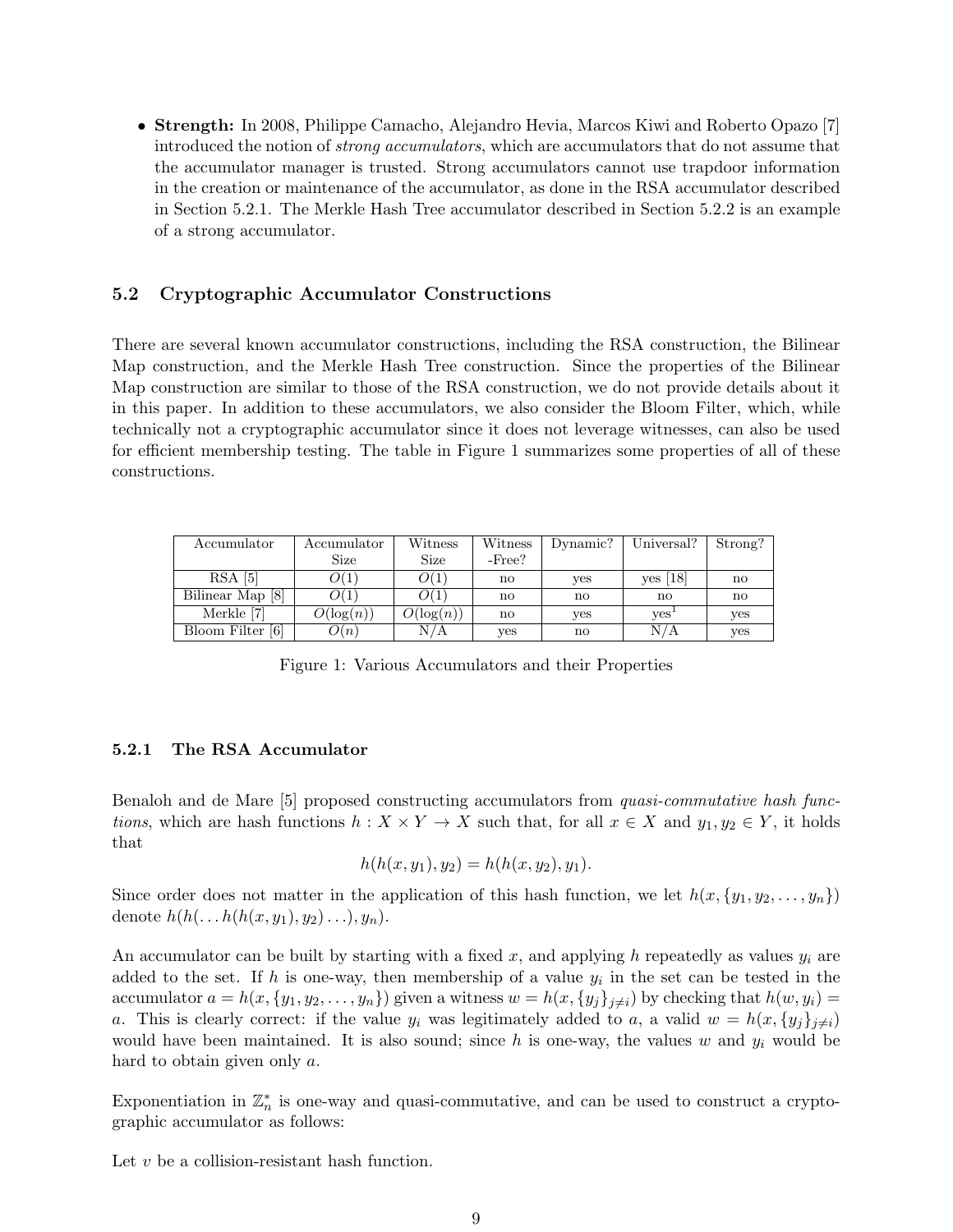- $Gen(1^k)$ :
	- choose a large integer  $n = pq$  where p and q are both safe primes
	- select a generator g of  $\mathbb{Z}_n^*$
	- return  $x = g$
- Add $(a, y)$ :
	- set  $w = a$
	- $-$  set  $a' = a^{v(y)} \mod n$
	- $-$  return  $(a', w)$
- WitAdd $(w, y)$ :
	- $-$  return  $w' = w^{v(y)} \mod n$
- $Ver(a, y, w)$ :
	- if  $w^{v(y)} = a$ : return 1
	- else: return 0

The use of v is necessary to prevent the obvious witness fabrication attack for  $y = y_i y_i$ , where  $y_i$ and  $y_j$  have been legitimately added to the accumulator.

Note that this construction is only secure if the factorization of  $n$  is not known to the adversary; that is, the factorization of  $n$  is a *trap door*. However, this trap door is only necessary to create the accumulator, not to use the accumulator; the Add, WitAdd and Ver algorithms can all be carried out without knowing the factorization of n. So, while the RSA accumulator is not a strong accumulator because Gen uses trap-door information, it can be made strong by performing Gen in a secure fashion (possibly via multi-party computation), and only then giving the resulting accumulator to the accumulator manager.

Jan Camenisch and Anna Lysyanskaya [9] give a way to make the RSA accumulator dynamic. They describe a deletion algorithm Del and an additional witness update algorithm WitDel, as follows:

• Del $(a, y)$ :

- compute  $y' = y^{-1} \mod \phi(n)$ , where  $\phi(n) = (p-1)(q-1)$
- $-$  set  $a' = a^{y'} \mod n$
- $-$  return  $a'$
- WitDel $(w, y)$ :
	- − compute  $y' = y^{-1} \mod \phi(n)$ , where  $\phi(n) = (p-1)(q-1)$  $-$  set  $w' = w^{y'} \mod n$  $-$  return  $w'$

Note that Del and WitDel require the knowledge of the trap door, just like Gen.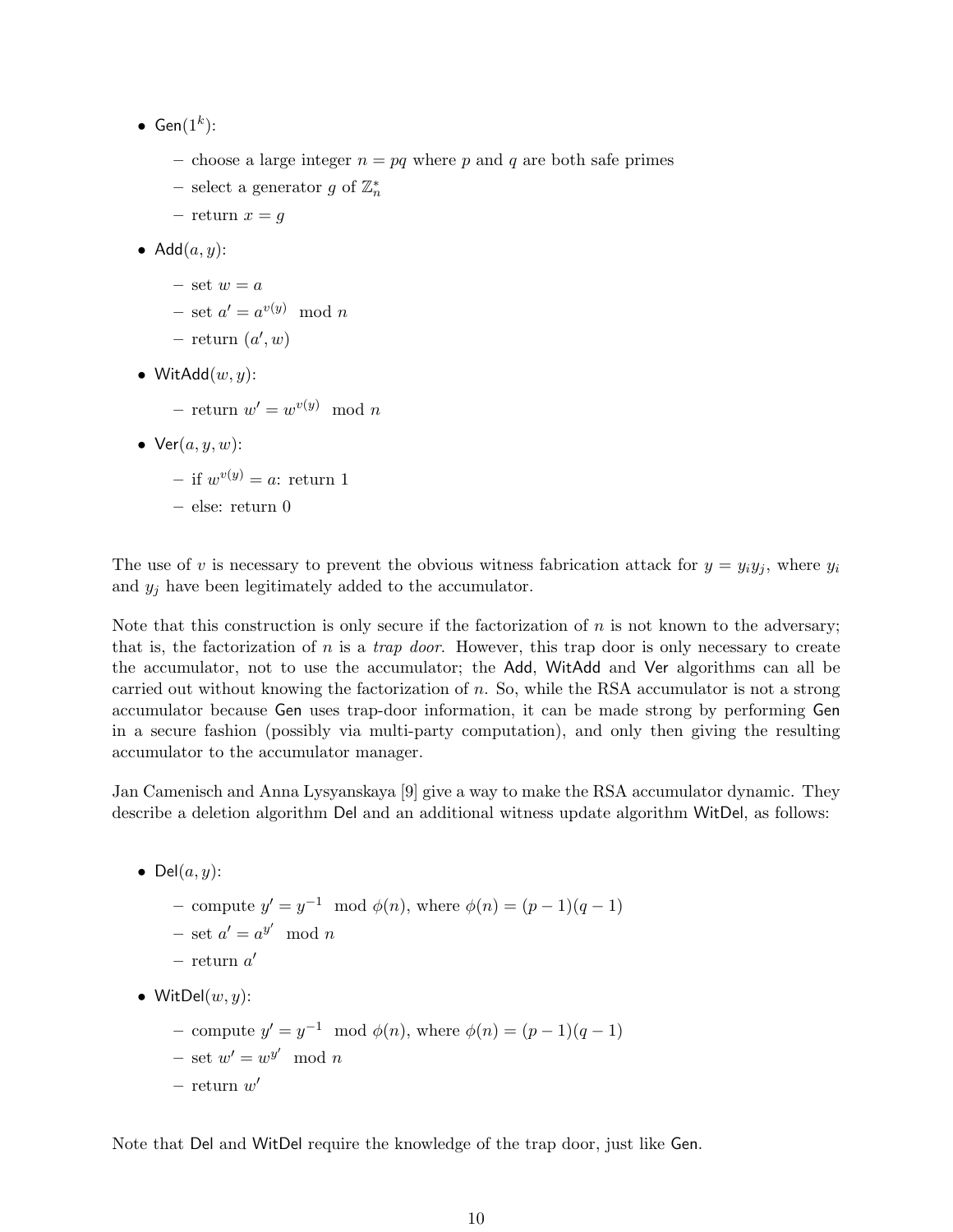#### 5.2.2 The Merkle Hash Tree Accumulator

Jiangtao Li, Ninghui Li and Rui Xue [18] proposed constructing accumulators in a way similar to the building of Merkle Hash Trees. The construction given in their paper is made more complicated, and somewhat less efficient, by the fact that they designed it to be universal. Because we do not think that universality is a very important property for Certcoin accumulators, we informally present a slightly different, simpler version of the Merkle Hash Tree construction.

Let h be a collision-resistant hash function. This accumulator maintains a list of  $log(n)$  balanced Merkle Hash Tree roots, at most one with associated tree depth i for  $i \in [1, \ldots, \log(n)]$  where n is the number of elements in the accumulator. Let  $a = [r_1, \ldots, r_{\log(n)}]$ . A witness for y consists of d and elements  $e_1, \ldots, e_{d-1}$  such that  $h(h(\ldots(h(h(y)||e_1)||e_2)\ldots)||e_{d-1}) = r_d$ , where  $||$  denotes concatenation. In other words, a witness is a Merkle Hash Tree path to one of the  $log(n)$  tree roots stored in the accumulator.

• Gen $(1^k)$ :

– set  $a = [\perp]$ 

- Add $(a, y)$ : Modify the set of Merkle Tree roots in the accumulator to include y, while maintaining the property that there are at most  $log(n)$  roots, and all of the associated trees are balanced. More formally,
	- set  $w = \lceil$
	- $-$  set  $i = 1$
	- set  $e = h(y)$
	- while  $a[i] ≠ ⊥$ :
		- $\ast$  if a has fewer than  $i+1$  elements: append ⊥ to the end of a
		- ∗ set  $e = h(e||a[i])$
		- ∗ append a[i] to the end of w
		- ∗ set  $a[i] = \perp$
		- ∗ set i = i + 1
	- set  $a[i] = e$
	- $-$  return  $(a, w)$
- WitAdd $(a_{old}, w, y)$ : informally, execute Add, and modify the witness path w accordingly. This will only involve appending an element to  $w$ . (Note that unlike the RSA construction, Add takes in the state of the accumulator before the addition.)
- $Ver(a, y, w)$ :
	- $−$  parse  $[d, e_1, \ldots, e_{d-1}] = w$
	- if  $h(h(\ldots(h(h(y)||e_1)||e_2)\ldots)||e_{d-1}) = a[d]$ : return 1
	- else: return 0

Note that the Gen and Add functions described above are *publicly checkable*. Gen is simply by looking at the added element and the accumulator state before and after an addition, anyone can verify that addition was performed correctly.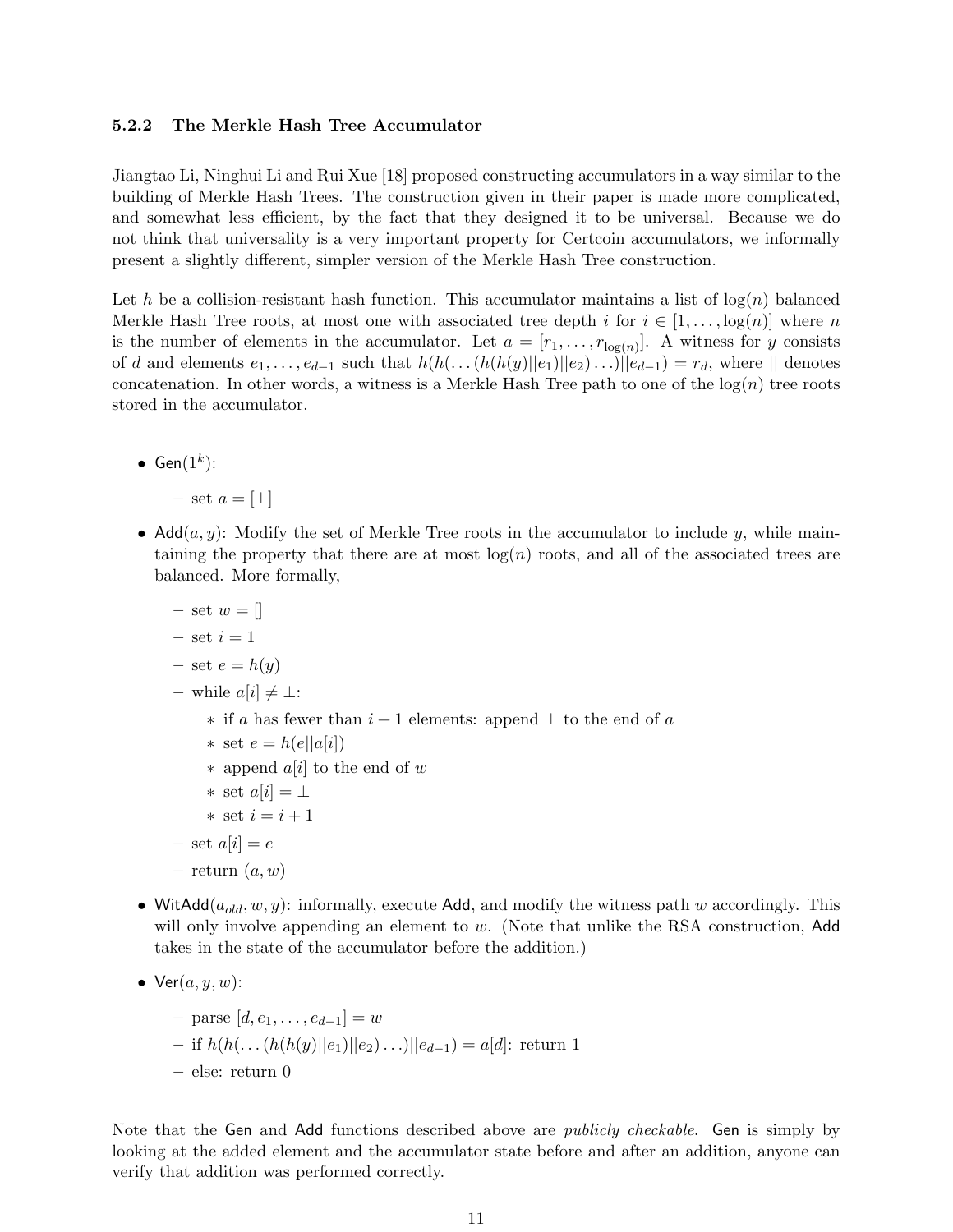Note also that this accumulator can be made dynamic by introducing another publicly checkable algorithm  $\text{Del}(a, y, w)$  that replaces the node in the tree corresponding to y with  $\perp$ , and updates the corresponding Merkle Hash Tree path. WitDel can be implemented by updating the witness Merkle Hash Tree path to make it consistent with the new tree, which can be done given the deleted element witness. By keeping a list of deletions and their corresponding Merkle Hash Tree paths, the space vacated by deletions can even be reclaimed in subsequent additions!

#### 5.2.3 The Bloom Filter

An alternative accumulator to consider is the Bloom Filter. It is not a typical cryptographic accumulator, in that it does not use witnesses, and the probability of erroneous verification goes up with the number of elements that are added. A Bloom Filter works as follows:

- $\bullet$  Gen $(1^k)$ :
	- instantiate  $BF = 0^m$
	- select k hash functions  $h_1, \ldots, h_k$
- Add $(y)$ :

 $-$  for  $i \in \{1, ..., k\}$ , set  $BF[h_i(y)] = 1$ 

• Ver $(BF, y)$ :

– if for *i* ∈ {1, ..., *k*}, BF[ $h_i(y)$ ] = 1: return 1

– else: return 0

Note that bloom filters have no false negatives, but they do have false positives. The probability of a false positive in the testing of membership in a Bloom Filter is:

$$
p = (1 - (1 - \frac{1}{m})^{kn})^k
$$

Where m is the number of bits used, n is the number of elements added, and k is the number of hash functions.

Figure 2 shows the probability of false positives in Bloom Filter checks for various values of  $m$  and  $n$ , with the optimal k already taken into account. The number of bits required for the bloom filter to remain secure is linear in the number  $n$  of elements added; however, only 10 bits per element are required, while the elements themselves can be arbitrarily large.

#### 5.3 Using Accumulators in Certcoin

There are two possible ways to integrate the use of accumulators into Certcoin: either each Certcoin user can maintain their own accumulator, or there can be a single accumulator maintained in the Certcoin blockchain.

If each user maintains their own accumulator locally, witnesses cannot be used; if each Certcoin verifier issues each public key holder a witness, that simply shifts the storage burden from the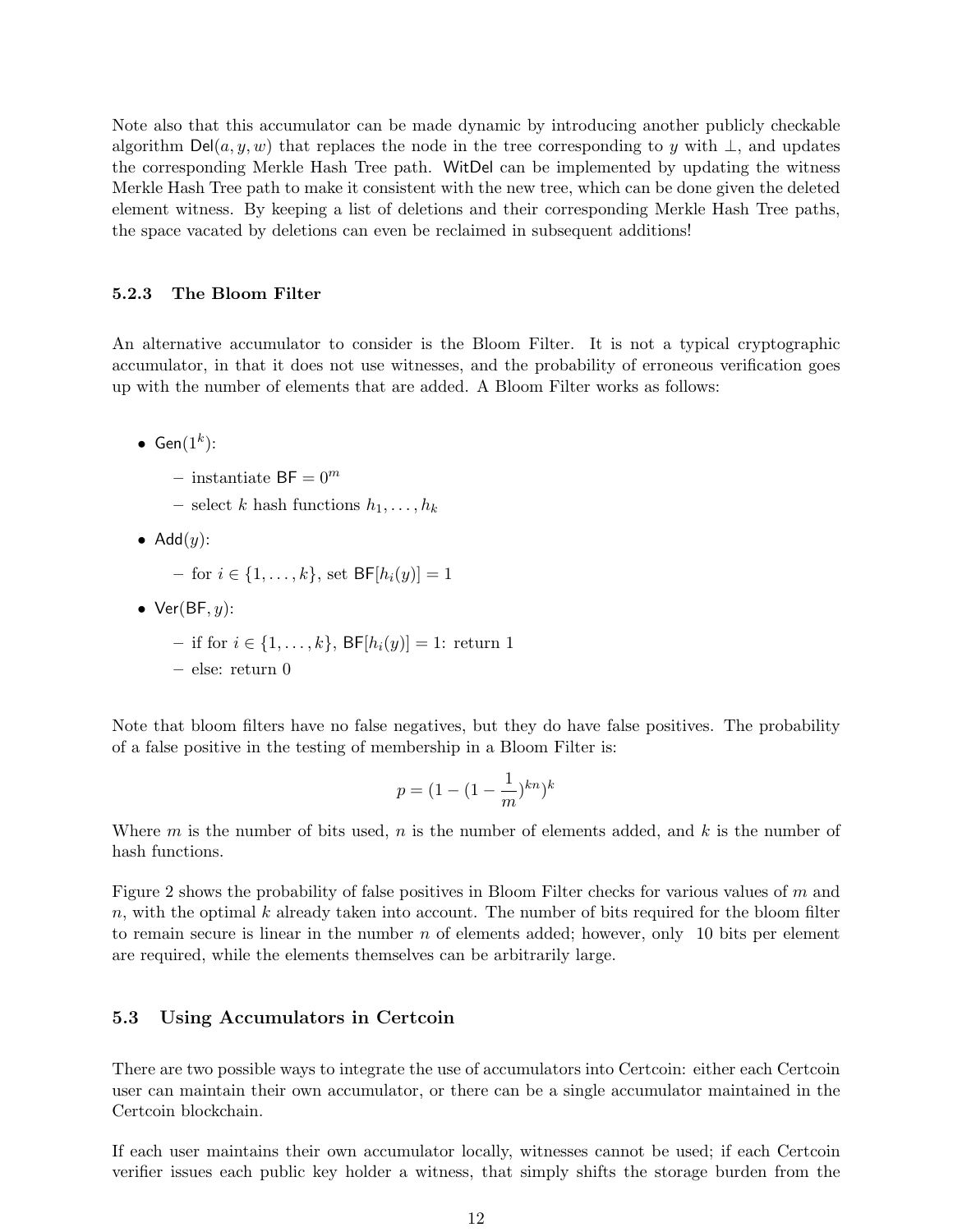

Figure 2: Probability of False Positives in a Bloom Filter Check

verifiers to the key holders. The witness-free requirement naturally suggests the use of Bloom Filters.

Assuming that no more than  $10^9$  certificates exist at any given point in time, only  $10^{10}b = 1.16G$ of storage is required to guarantee negligible probability of false positives. This is ten bits per certificate - much less than storing an outright list.

However, there is one major issue with locally stored accumulators: the validity of a new entry cannot be checked. Because the accumulator has no look-up feature, a duplicate entry for a single domain cannot be screened.

Because of this issue, we propose storing one global accumulator on the blockchain. We assume that entities participating in mining blocks are not computationally bounded; so, we can assume that they have the entire blockchain on hand, and can check that all broadcast values are either public keys for previously unregistered domains or are valid updates to registered domains before adding them to the accumulator.

Each time a public key is created or updated, the tuple to be added to the accumulator is broadcast, much like a transaction in Bitcoin. A single accumulator can be stored and maintained in the block chain; each time a Certcoin user is the one to mine a block, he will update the accumulator and include its updated value in the block (in addition to all new values he incorporated into it). All Certcoin users can check that the updated accumulator correctly incorporates the new values, and the individuals who broadcast the values can then compute their witnesses themselves, since all modifications to the accumulator are public and thus locally repeatable.

If a single accumulator is stored and maintained in the block chain, then it is important that the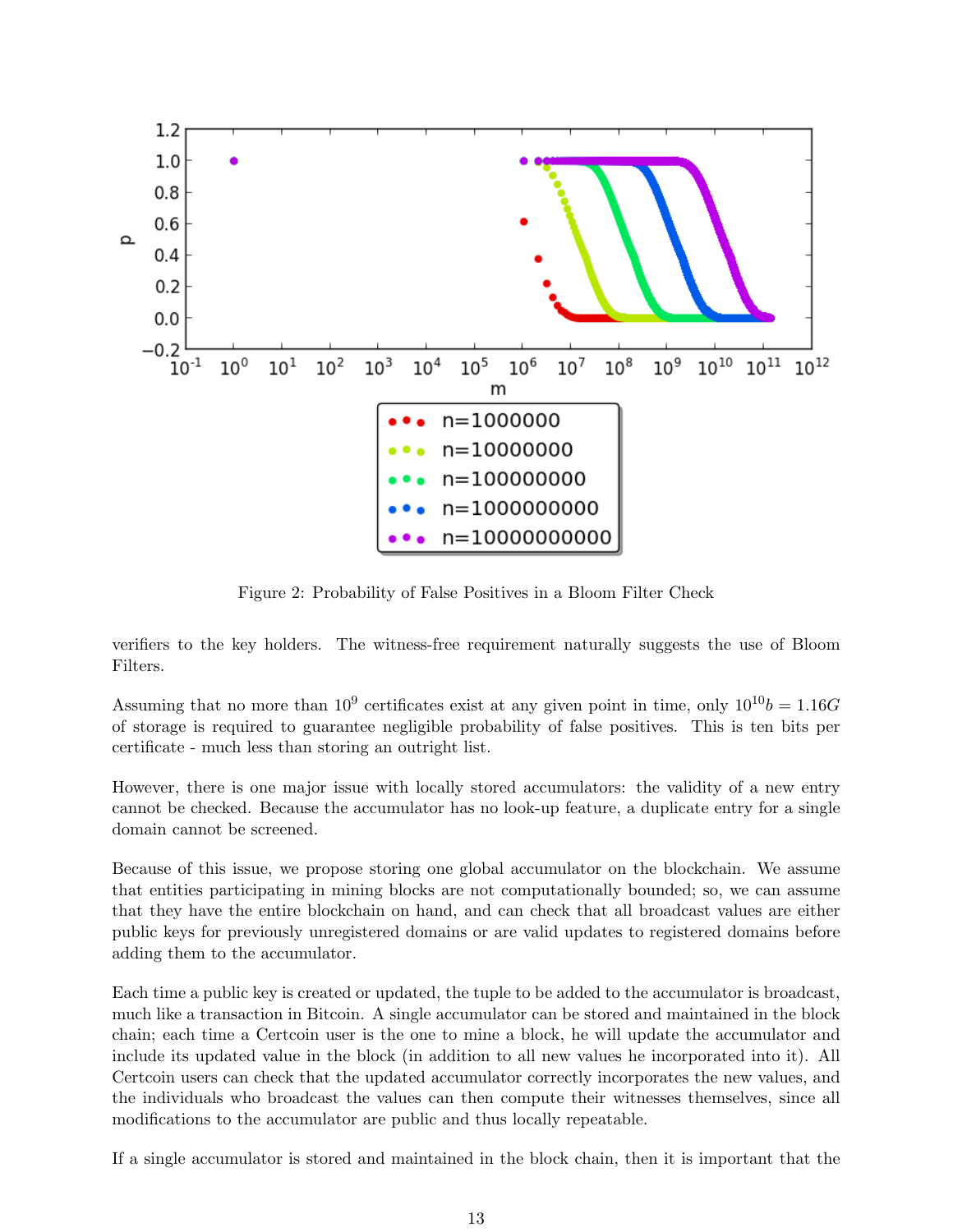accumulator be strong, so that parties instantiating or updating the accumulator cannot cheat. So, we can either use the RSA accumulator with multi-party computation to secure the instantiation process, or we can use the Merkle Hash Tree accumulator.

• RSA The RSA accumulator, discussed in Section 5.2.1, is not strong because it is instantiated with a trapdoor: the factorization of  $n$ . However, this can be circumvented by using multi-party computation to instantiate the accumulator. If we use a t-threshold multi-party computation scheme, the accumulator will remain secure as long as fewer than  $t$  parties involved in the instantiation are malicious. For  $t=\frac{1}{3}$  $\frac{1}{3}$ , a polylogarithmic set of parties such that fewer than  $\frac{1}{3}$  of them are malicious can be chosen by using the scalable leader election algorithm of [17]. This protocol involves n participating parties each talking to at most  $polylog(n)$ other parties in  $polylog(n)$  rounds, to elect a committee of size  $O(log(n))$ . It guarantees that with overwhelming probability, the elected committee will have fewer than  $\frac{1}{3}$  malicious parties if the set of participating parties had fewer that  $\frac{1}{3}$  malicious parties. Once the committee is elected, it can perform multi-party computation (say, the protocol of [4] which is secure against  $t \leq \frac{1}{3}$  malicious adversaries) to instantiate the accumulator.

Note that using the dynamic accumulators from [9] requires knowledge of the trapdoor for performing deletions. Performing multi-party computation for each deletion is impractical. Instead, we propose implementing deletions by keeping a blacklist of revoked public keys. Periodically, the accumulator would be recomputed from scratch, taking the blacklist into account. However, we aim to keep the recomputations as infrequent as we can.

• Merkle Hash Tree The Merkle Hash Tree accumulator, discussed in Section 5.2.2, is strong and can thus be used with no modifications. Deletions can also be implemented efficiently via the original protocol. However, the Merkle Hash Tree accumulator is not compact; the accumulator will be of logarithmic size instead of constant size, making it slightly less easy to store.

We believe that the Merkle Hash Tree accumulator is the best bet for Certcoin, even though it is not compact.

# 6 Cutting Down on Storage: Distributed Hash Tables for Key Lookup

Cryptographic accumulators address the problem of verifying a public key without incurring a large storage overhead; now, we move to the problem of retrieving a public key with similar limitations. We first note that Certcoin's design creates a clear separation between authentication and distribution; domain purchases and public keys are stored in a blockchain, creating a publicly verifiable source for credentials. Unfortunately, blockchains do not inherently support key-value retrieval, which makes them a poor medium for facilitating dynamic queries. Traditional CAs typically also serve as self-authenticated keyservers, allowing a network to query it to retrieve other users' public keys. In order to be a practical PKI, it is clear Certcoin must also provide its own interface for efficiently retrieving public keys for a chosen identity. To accomplish this, our solution proposes the use of an authenticated DHT, effectively creating a resilient, decentralized keyserver maintained by the collection of purchased domains. Hence, Certcoin's distribution mechanism exploits some of the unique properties of a Kademlia DHT [19] to create a self-sustaining key-delivery service.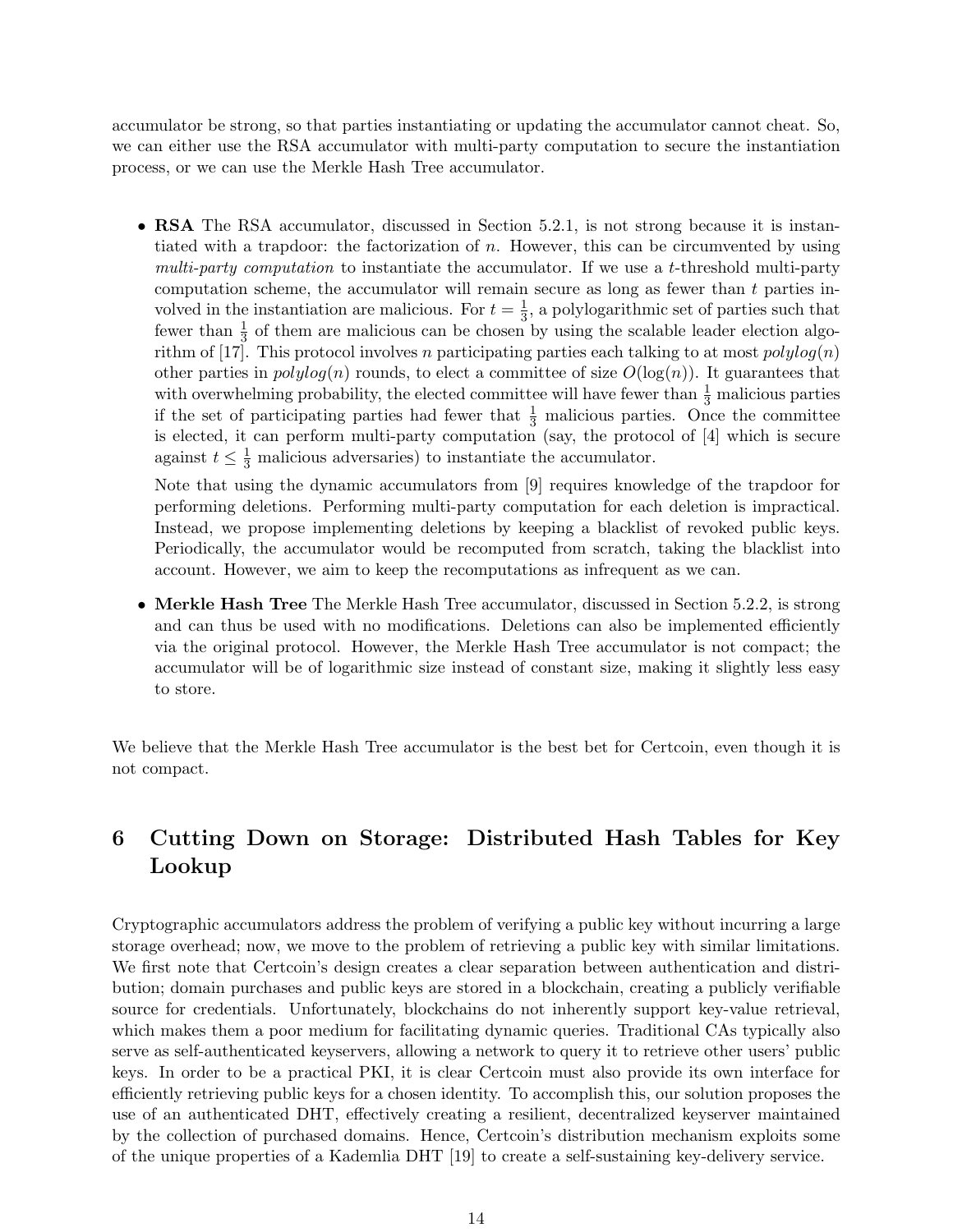In standard form, Kademlia is unauthenticated and thus susceptible to poisoning, routing, and Sybil attacks. However, below we will describe methods of prevention for each, leveraging the authentication data stored in Certcoin's blockchain. Of course, we want any party to have access to Certcoin's public keys, whether they have purchased a domain or not we do not. Therefore, we choose not to authenticate key lookup requests. The read-only nature of these requests guarantees that an outside adversary cannot exploit this RPC to alter key-value pairs. Hence, the remainder of this section will exclude this operation from authentication concerns.

#### 6.1 Design of the Kademlia Distributed Hash Table

Many of the desirable properties that Kademlia offers are the result of its symmetric routing protocol which introduces minimal communication overhead in order to update routing tables. The protocol is designed such that any packet sent over the network contains useful information about that status of viable nodes and routes. Thus, Kademlia will automatically route around failures just by continued communication from other nodes and querying from users.

In addition, Kademlia leverages the fact that node failure is inversely related to uptime by attempting to maintain the oldest active nodes in its routing table, thus guaranteeing that the routes to the most reliable nodes are propagated into other routing tables in the network as described above. It then becomes the best interest of a node in the DHT to remain online, that way its presence is maintained in an ever growing number of other routing tables. Since response time in the DHT is dependent on the number hops required to reach a destination, an unreliable node will witness slower query responses for clients wishing to access its public keys. This is enforced by Certcoin's modification to Kademlia's key retrieval protocol discussed further in 6.2.3.

Every node maintains k possible routing values for each possible path. Assuming no entry was repeated between each of those nodes, the probability of that a node cannot reach a key is roughly  $(2^{-k})^k = 2^{-k^2}$ ; this would require the k nodes in the sender's table all to have k failures in their own routing tables without any incoming or outgoing messages of any type to any of the nodes. However, overlap is certainly bound to happen but this is offset by the fact that the network's routing tables inherently store the most reliable nodes. As mentioned previously, routing tables are updated with every message sent or received. Consequently, the network becomes more secure as more requests are made since the average window in which an adversary would have to create a hole shrinks proportionally.

Furthermore, Kademlia's routing protocol can be modified to employ caching mechanisms that distribute values based on their frequency of access. This would make more popular keys harder to target by adversaries since greater portions of the network will have replicated the value. The additional space required to achieve this is minimal and nodes would benefit from participating because they would see reduced traffic directly to the source as more nodes continue to propagate the cached value.

#### 6.2 Kademlia for Certcoin

Certcoin's decentralized keyserver provides both the integrity and availability of public keys by making three key alterations to the standard Kademlia protocol. The first is the use of digital signatures to provide authentication and integrity to RPCs. The second is a unique Node ID assignment process which provides significant resistance Sybil attacks. Finally, we conclude with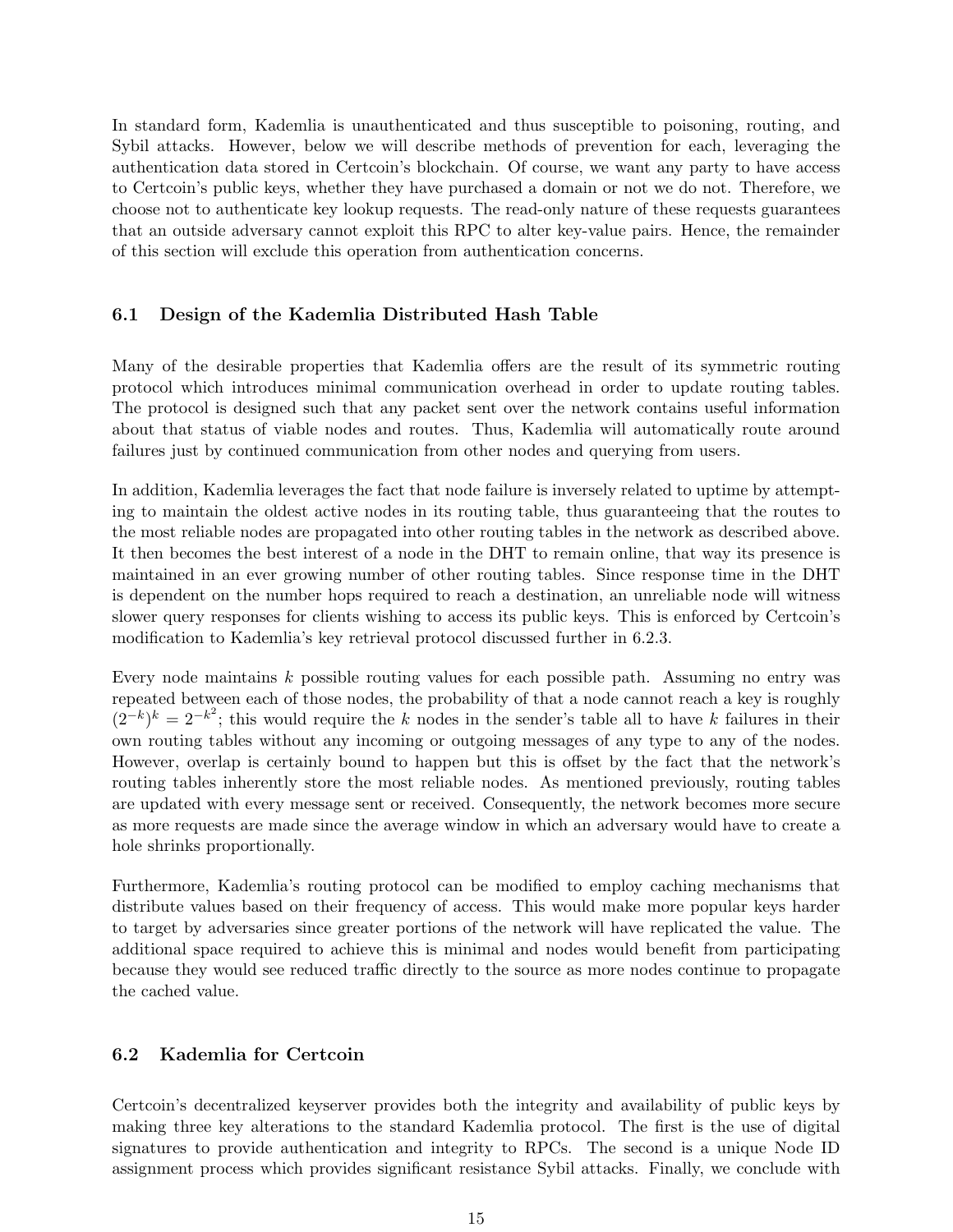a modified key retrieval process which creates an incentive for all nodes to support and enforce the DHT, leading to its self-sustaining nature. To participate in key distribution, each domain contributes a node to the DHT under its purchased domain name. When a node is admitted to the network it publishes its (public key, witness) pair using the hash of its corresponding domain name as the key. For simplicity, in the rest of the section we will refer to the process of retrieving both the key and witness for a given domain name simply as key retrieval.

#### 6.2.1 Authenticated RPCs

As mentioned before, unauthenticated DHTs suffer from susceptibility to poisoning and routing attacks. Fortunately, we can easily protect against these by requiring nodes to sign Kademila's RPCs. We start by describing how to transform a standard message  $M$  originating from node  $u$ into a authenticated message  $M_{Auth}$  suitable for Certcoin's DHT as follows

$$
M_{Auth} = (M|PK_u|Witness_{PK_u})|Sig_{SK_u}(M|PK_u|Witness_{PK_u}).
$$

The inclusion of  $PK_u$  and  $Witness_{PK_u}$  allows the receiver to immediately verify the sender's authenticity using its accumulator. It should be noted that a node should never use unauthenticated messages to update its routing, since this is exactly what leads to poisoning attacks. Thus, when a node receives an unauthenticated query from outside the DHT for a particular key, it initiates a recursive, authenticated key retrieval sequence but disregards the message for the purposes of updating its routing table. Of course, any node in the path to the destination should update their tables using the verified RPCs.

#### 6.2.2 Node ID Assignment

Even more pressing is defending against the well-known Sybil attack, whereby an adversary can create a large number ID's, usually with the ability to target specific areas of the ID space. In applications that can afford the presence of a Certificate Authority, this is typically addressed by ensuring a one-to-one mapping of entities to ID's via a registration process. Since the replacement of a CA is the ultimate goal of Certcoin, it is clear that this is not a valid solution. Fortunately, Certcoin's integration with the blockchain already provides a registration service. The DHT then creates node IDs which correspond to  $H(domain\ name, signing\ public\ key, block\ timestamp)$ where  $H$  is one-way and collision-resistant.

The inclusion of a timestamp greatly reduces an adversary's ability to find valid collisions, for even collisions that hash to the same ID are only valid if there exists a corresponding block with the same timestamp and public key. Thus an adversary can explore the key space for collisions at will but is forced to purchase a domain name in order to find collisions that will be admitted by the DHT.

In addition, hashing the signing public key firmly associates the ID of the entities in Kademila with the identity registered on the blockchain. This provides a form of two-factor authentication, since nodes are only admitted to the network if they have both a valid digital signature and a confirmation via the hash.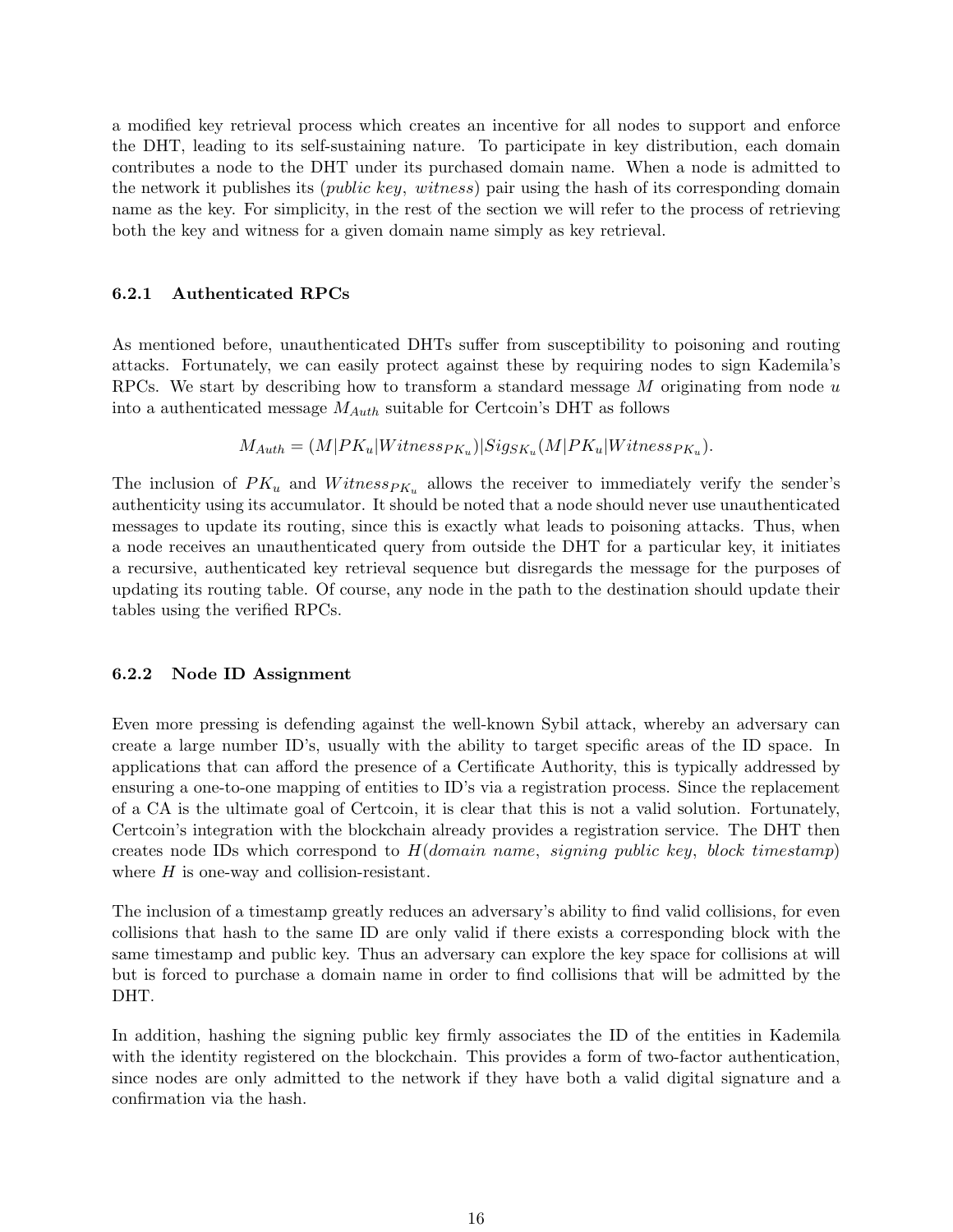

Figure 3: An example of a Certcoin's alternate key retrieval protocol, demonstrating the DHT's response to a query made by an arbitrary user.

#### 6.2.3 Key Retrieval

In order to prevent nodes from simply removing themselves and leaving the rest of the network to distribute its keys, we require any node answering a key lookup to respond only if it is able to receive a response to a heartbeat message (with array bounds checking of course) from the hostname associated with the key. Nodes have an incentive to perform this check since failure to do so would allow an entity to leave, placing the burden of answering requests on the remaining nodes. Furthermore, servers have an obligation to respond to the heartbeat messages, otherwise users will not be able to retrieve the public key for its site.

We can further increase the security of the key-lookup procedure by requiring query responses to be delivered outside the DHT to be constructed precisely as other authenticated RPCs. This allows anyone to report a malicious node by publishing proof the incorrect responses. Once nodes become aware of this, they should immediately remove the offending node from its routing tables. In addition, any node responsible for storing values associated with the hostname should fail to honor requests for said key.

Users outside the network can also make use of Kademlia's support for parallel asynchronous queries by requesting the same public key from a handful of different nodes in the DHT and checking for consistency between the responses. In addition, performance critical applications should also opt to implement this tactic because they will experience lower expected latencies since it is more likely to be routed on an uncongested path.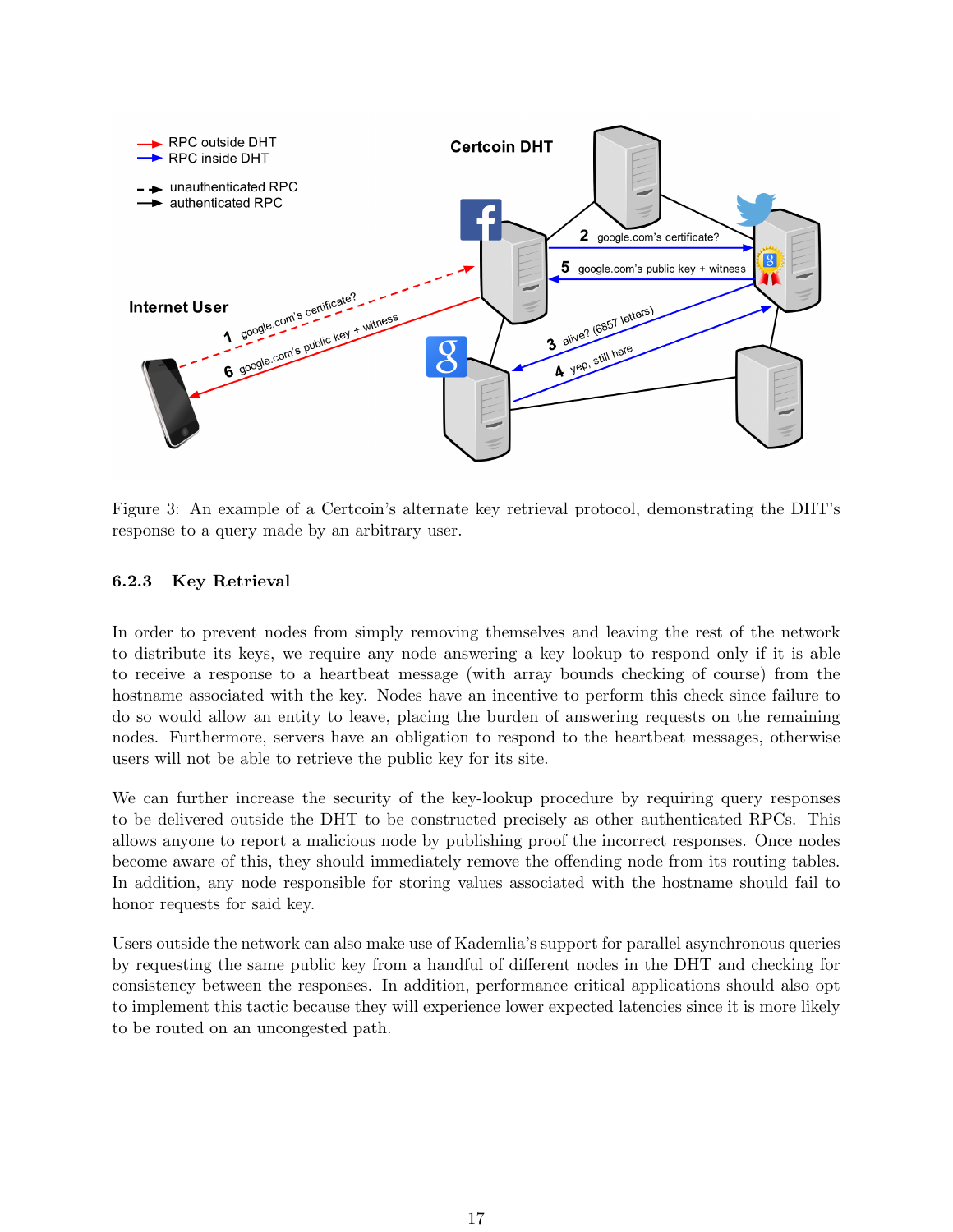# 7 Conclusion

In conclusion, we believe that Certcoin is a viable PKI, capable of replacing Certificate Authorities and PGP Webs of Trust. Our construction benefits from an entirely decentralized architecture offering inherent fault tolerance, redundancy, and transparency. Despite this, Certcoin supports the expected features of a full-fledged Certificate Authority including certificate creation, revocation, chaining, and recovery. Domain purchases and transfers are accomplished with simple Bitcoin transactions to incentivize miners. Certcoin employs cryptographic accumulators to maintain a constant size storage for authenticating domains, which is becoming ever more critical with recent trends in internet usage. Finally, our design addresses the need for a self-sustaining, trusted key distribution mechanism that provides efficient key retrieval, making Certcoin more practical for performance conscious applications. Moreover, Certcoin addresses many of the issues inherent to current PKIs, such as the need for a trusted third party and limited accessibility.

We plan to implement Certcoin in the future to explore further optimizations to found our results empirically and demonstrate its viability.

### References

- [1] Bitcoin blockchain size, http://blockchain.info/charts/blocks-size.
- [2] Namecoin, https://www.namecoin.org/.
- [3] Certificate transparency, http://www.certificate-transparency.org/.
- [4] Michael Ben-Or, Shafi Goldwasser, and Avi Wigderson. Completeness theorems for noncryptographic fault-tolerant distributed computation. In Proceedings of the Twentieth Annual ACM Symposium on Theory of Computing, STOC '88, pages 1–10, New York, NY, USA, 1988. ACM.
- [5] Josh Benaloh and Michael de Mare. One-way accumulators: A decentralized alternative to digital signatures. In Workshop on the Theory and Application of Cryptographic Techniques on Advances in Cryptology, EUROCRYPT '93, pages 274–285, Secaucus, NJ, USA, 1994. Springer-Verlag New York, Inc.
- [6] Burton H. Bloom. Space/time trade-offs in hash coding with allowable errors. Commun. ACM, 13(7):422–426, July 1970.
- [7] Philippe Camacho, Alejandro Hevia, Marcos Kiwi, and Roberto Opazo. Strong accumulators from collision-resistant hashing. In Tzong-Chen Wu, Chin-Laung Lei, Vincent Rijmen, and Der-Tsai Lee, editors, Information Security, volume 5222 of Lecture Notes in Computer Science, pages 471–486. Springer Berlin Heidelberg, 2008.
- [8] Jan Camenisch, Markulf Kohlweiss, and Claudio Soriente. An accumulator based on bilinear maps and efficient revocation for anonymous credentials. In Stanisaw Jarecki and Gene Tsudik, editors, Public Key Cryptography PKC 2009, volume 5443 of Lecture Notes in Computer Science, pages 481–500. Springer Berlin Heidelberg, 2009.
- [9] Jan Camenisch and Anna Lysyanskaya. Dynamic accumulators and application to efficient revocation of anonymous credentials. In CRYPTO, pages 61–76, 2002.